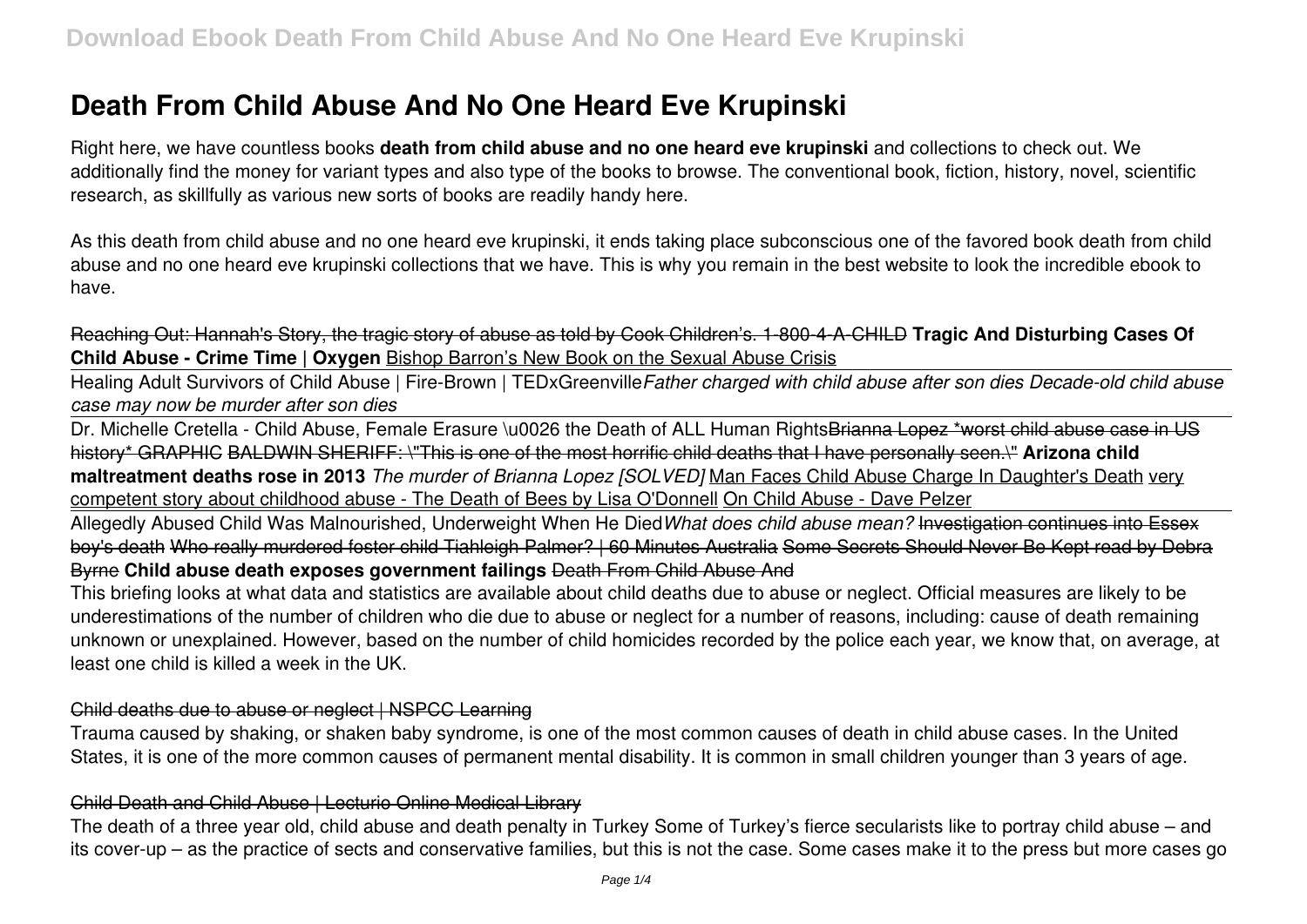unknown or hushed up within families.

## The death of a three year old, child abuse and death ...

Death, child abuse and religious cults – what happened to Stand By Me's stars Stand By Me was a box office success when it hit cinemas 34 years ago, but where are actors Wil Wheaton, River Phoenix, Corey Feldman, Jerry O'Connell, and Kiefer Sutherland today?

# Death, child abuse and religious cults – what happened to ...

A list of articles whose child subject has either been killed through abuse or whose subject has been involved in child abuse resulting in death. Pages in category "Child abuse resulting in death" The following 80 pages are in this category, out of 80 total.

# Category:Child abuse resulting in death - Wikipedia

Child physical abuse is the non-accidental infliction of physical force on a child. This may involve hitting, shaking, throwing, poisoning, burning or scalding, drowning, suffocating, or otherwise...

# Child abuse in England and Wales - Office for National ...

Child deaths from abuse and neglect are deaths resulting from acts of physical violence or neglect of a child that are perpetrated by a family member or caregiver. In this paper we define a child as being under the age of 18 years.

# Child deaths from abuse and neglect | Child Family ...

A child abuse fatality occurs when a child's death is the result of abuse or neglect, or when abuse or neglect are contributing factors to a child's death. In the United States, 1,730 children died in 2008 due to factors related to abuse; this is a rate of 2 per 100,000 U.S. children.

## Child abuse - Wikipedia

Deanna was ultimately charged with felony murder, child abuse, and failure to report a dead body. She was found not fit to stand trial. Two social workers, Elaina Brown, 24, and Kelly M. Williams, 47, were arrested and charged with involuntary manslaughter and second-degree child abuse.

# 10 Tragic Cases Of Children Murdered By Social Workers ...

Child abuse in the U.S. - deaths per day due to abuse and neglect 1998-2018 Published by Statista Research Department, Jan 16, 2020 This statistic shows the number of child deaths per day due to...

# Child abuse in the U.S. - deaths per day due to abuse and ...

The increase in child maltreatment fatalities in FY2018 is predominantly due to physical abuse fatalities which grew by 58% over FY2017. In FY2018, Texas had 82 confirmed abuse and neglect-related near-fatalities, a decrease of 11.8% compared to FY2017. The largest decrease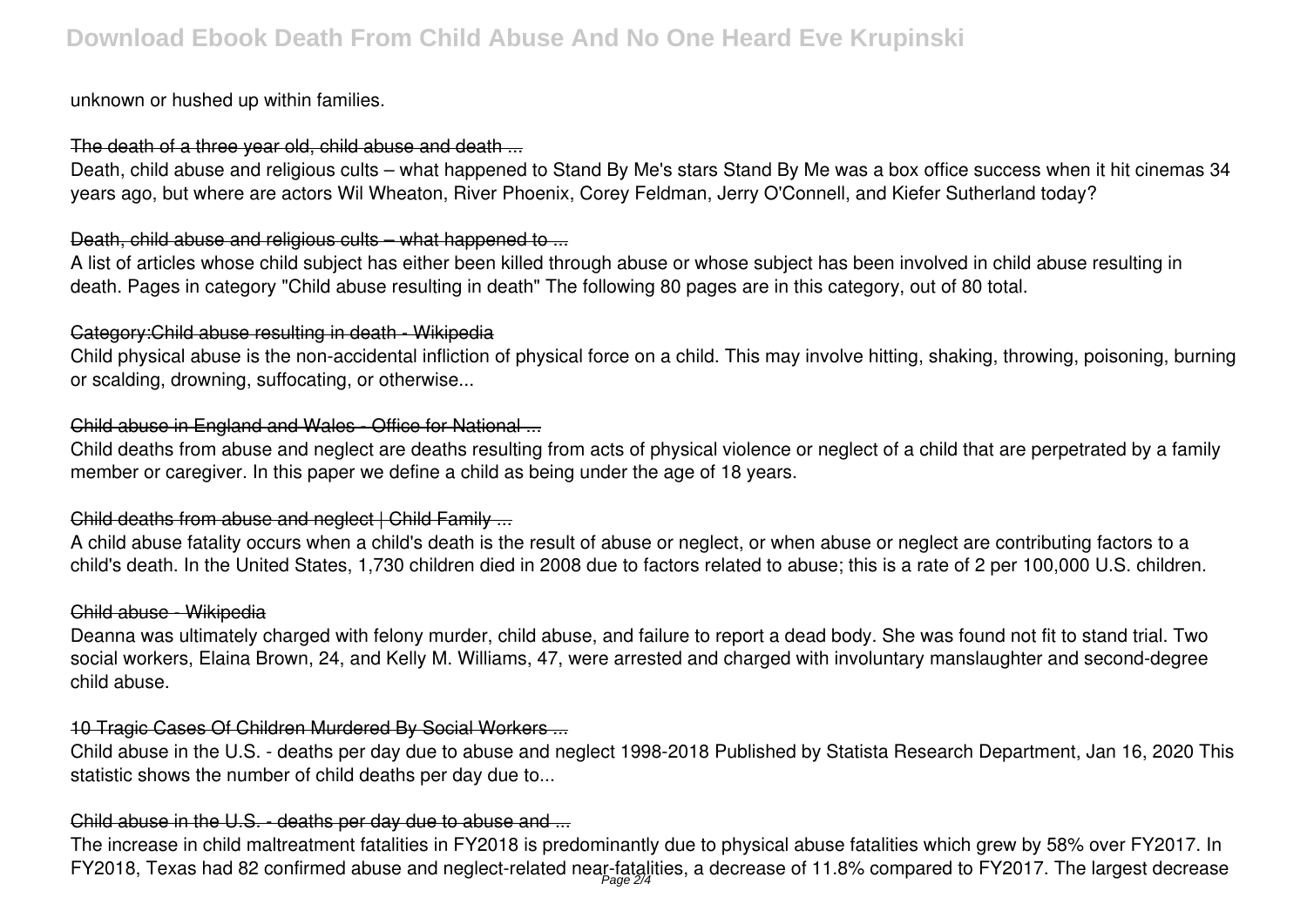was in non-fatal drownings, which dropped 33.3% compared to FY2017.

### 2018 Child Abuse Data Shows Deaths on the Rise – Champions

Child death reviews completed during the year, including modifiable factors, child characteristics and circumstances of the death.

### Child Death Reviews 2019 - GOV.UK

Outcomes of child abuse can result in both short and long term injury, or even death. Some children may be unaware that they are victims of child abuse. Child abuse is widespread and can occur in...

### Child Abuse | Psychology Today

Both parents were arrested on multiple warrants in May and have been in custody ever since. They each face a 42-count indictment for the death of one of their adopted children and the abuse and...

## Adult son in child abuse case charged in boy's death ...

Death from Child Abuse-- And No One Heard. Part I of the book is the powerful true story of a young Florida girl's death from abuse at the hands of her mother's boyfriend, with the acquiescence of the mother. It is an intimate picture of this tragedy, largely told from the perspective of the child.

### Death from Child Abuse-- And No One Heard by Eve Krupinski

Part I of the book is the powerful true story of a young Florida girl's death from abuse at the hands of her mother's boyfriend, with the acquiescence of the mother. It is an intimate picture of this tragedy, largely told from the perspective of the child. Part II was extensively updated and revised in 2002.

## Amazon.com: Death from Child Abuse... and No One Heard ...

1-Year-Old Baltimore Girl's October Death Ruled Homicide Due To Child Abuse. Duration: 00:27 22 mins ago. SHARE. SHARE. TWEET. SHARE. EMAIL.

### 1-Year-Old Baltimore Girl's October Death Ruled Homicide ...

"Any abuse" includes respondents who said they experienced emotional abuse, physical abuse, sexual abuse, or said they witnessed domestic violence or abuse in the home. See Section 5.1 of the User Guide for definitions of abuse during childhood.